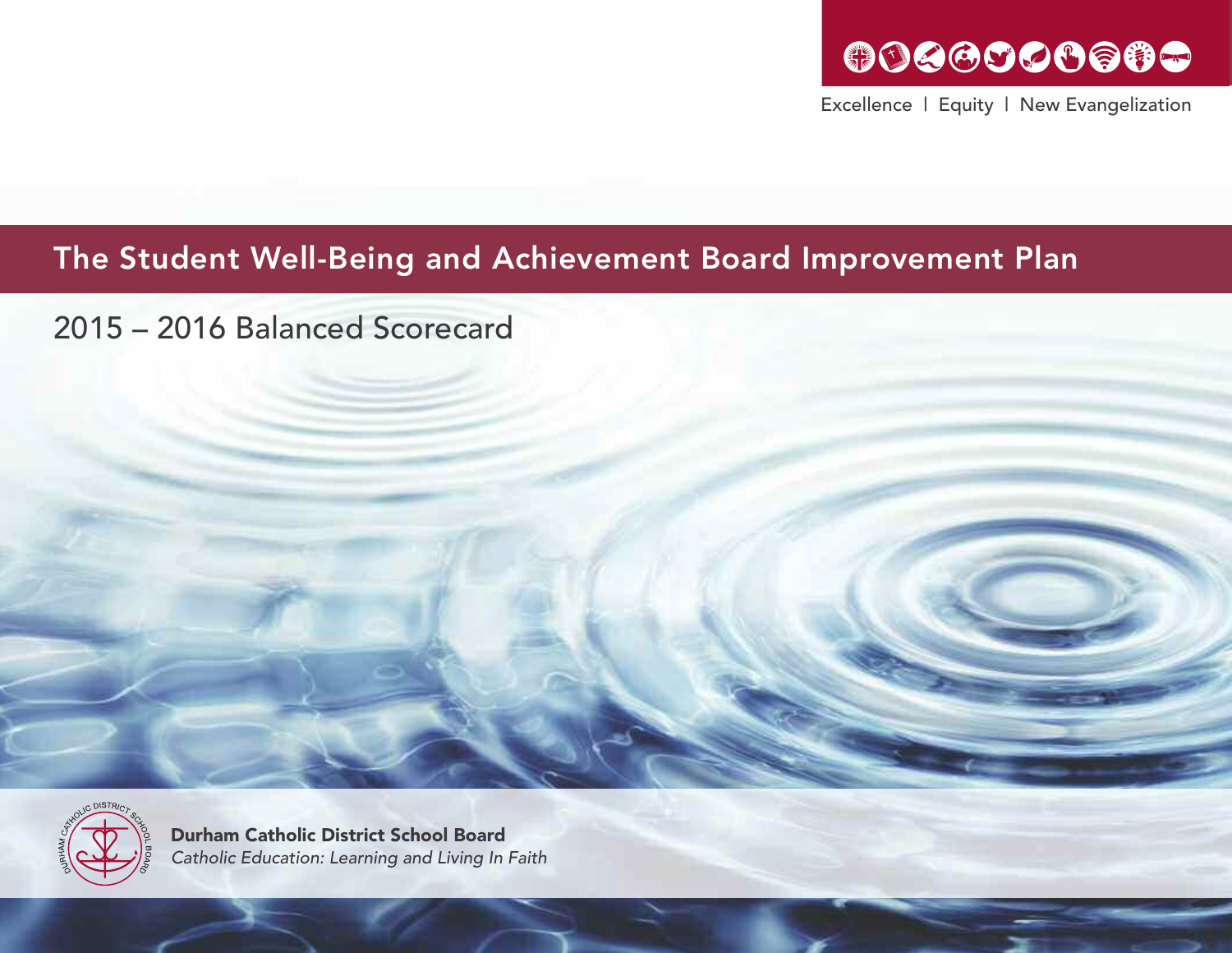

#### Our Mission

We are called to celebrate and nurture the God-given talents of each student as we serve with excellence in the light of Christ.

#### Our Vision

Each student in our Catholic learning community embodies excellence and equity by embracing the Ontario Catholic School Graduate Expectations—to be:

- 
- 
- a responsible citizen.

#### Our Catholic Values

- a discerning believer; The same flective, creative and holistic thinker; The same of a collaborative contributor;
- 
- an effective communicator; a self-directed, responsible lifelong learner; • a caring family member; and

By living these values with an open mind and a faithful heart we bear witness to these words: "You are the hope of the Church and of the world. You are my hope." – Saint John Paul II

#### As a Catholic Learning Community, we value:

Faith, evangelizing ourselves and others through scripture, sacrament, prayer and action in service with the home, school and parish. Hope, giving witness to the belief that we can become who we are called to be.

Love, being present to others with care, compassion, solidarity, community and joy.

Peace, creating opportunities for contemplation, spirituality, reconciliation and forgiveness.

Wisdom, listening and responding to the Holy Spirit.

Inclusion, ensuring a sense of belonging by promoting the dignity and worth of each human life.

**Excellence,** building on God's grace to achieve our earthly and eternal vocations.

Creativity, celebrating diverse and innovative expressions of God's gifts.

Service, seeking out and responding to local and global needs with prudence, fortitude, humility and charity.

Stewardship, shepherding God's creation and resources for the common good.

Responsibility, demonstrating accountability and fidelity in our thoughts, words and deeds.

**Justice,** acting and serving with integrity in communion with the Gospel and teachings of Jesus.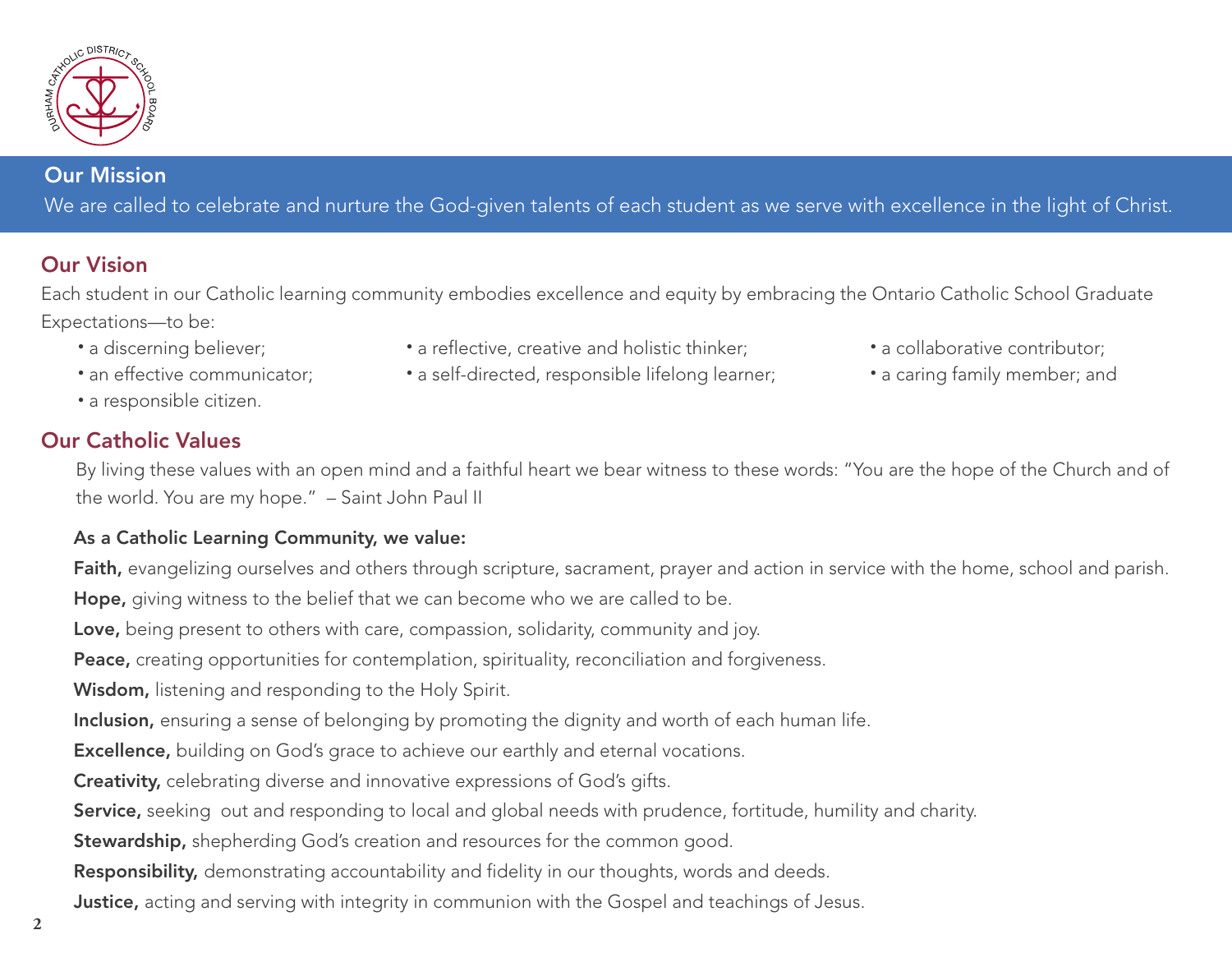



### **Contents**



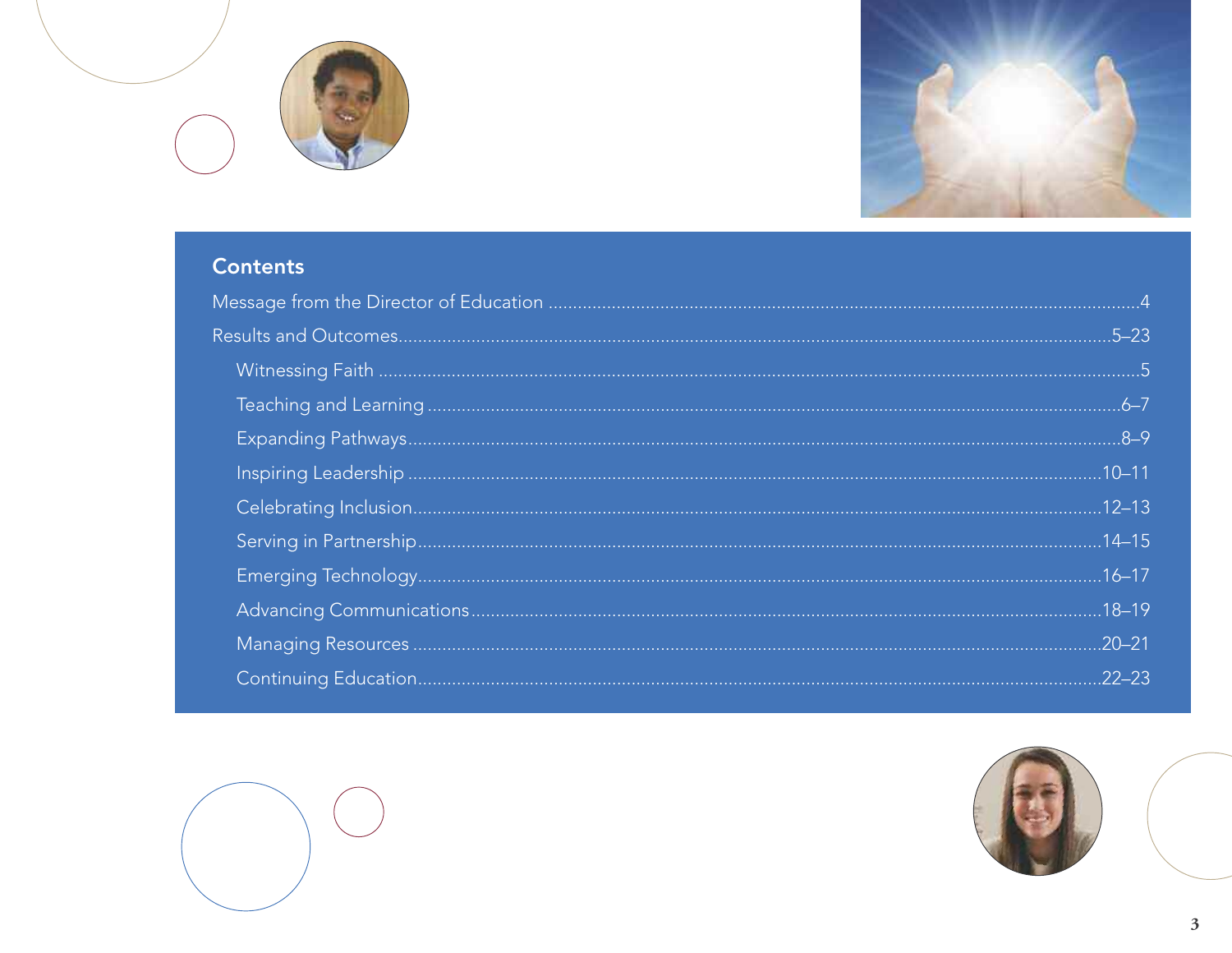

#### Message from the Director of Education

The completion of the 2015 – 2016 school year provides us with the opportunity to reflect on our accomplishments as we assess the results and outcomes of our Student Well-being and Achievement Board Improvement Plan. I am pleased to be able to share our findings

through the 2015 – 2016 Balanced Scorecard.

Durham Catholic District School Board is a learning organization committed to realizing the strategic goals and priorities set out in the Discovery 2020 Strategic Plan and our annual Board Improvement Plan. Our 2015 – 2016 Balanced Scorecard is a reflective reporting tool that holds us accountable to the goals we set out for this school year. Through a continuous cycle of review and monitoring we are able to articulate, both to our internal and external stakeholders, what has been accomplished and areas we can continue to build on.

We have much to be proud of as a system. Every member of our learning organization demonstrates a deep commitment to achieving our mission, vision and values in Catholic education. I wish to express my sincere thanks to our families, partners, community members, trustees and all staff members for your support and dedication in achieving excellence in our school communities.s.

Yours in Catholic Education, Anne O'Brien Director of Education





## Witnessing Faith Celebrating Equity, Excellence and New Evangelization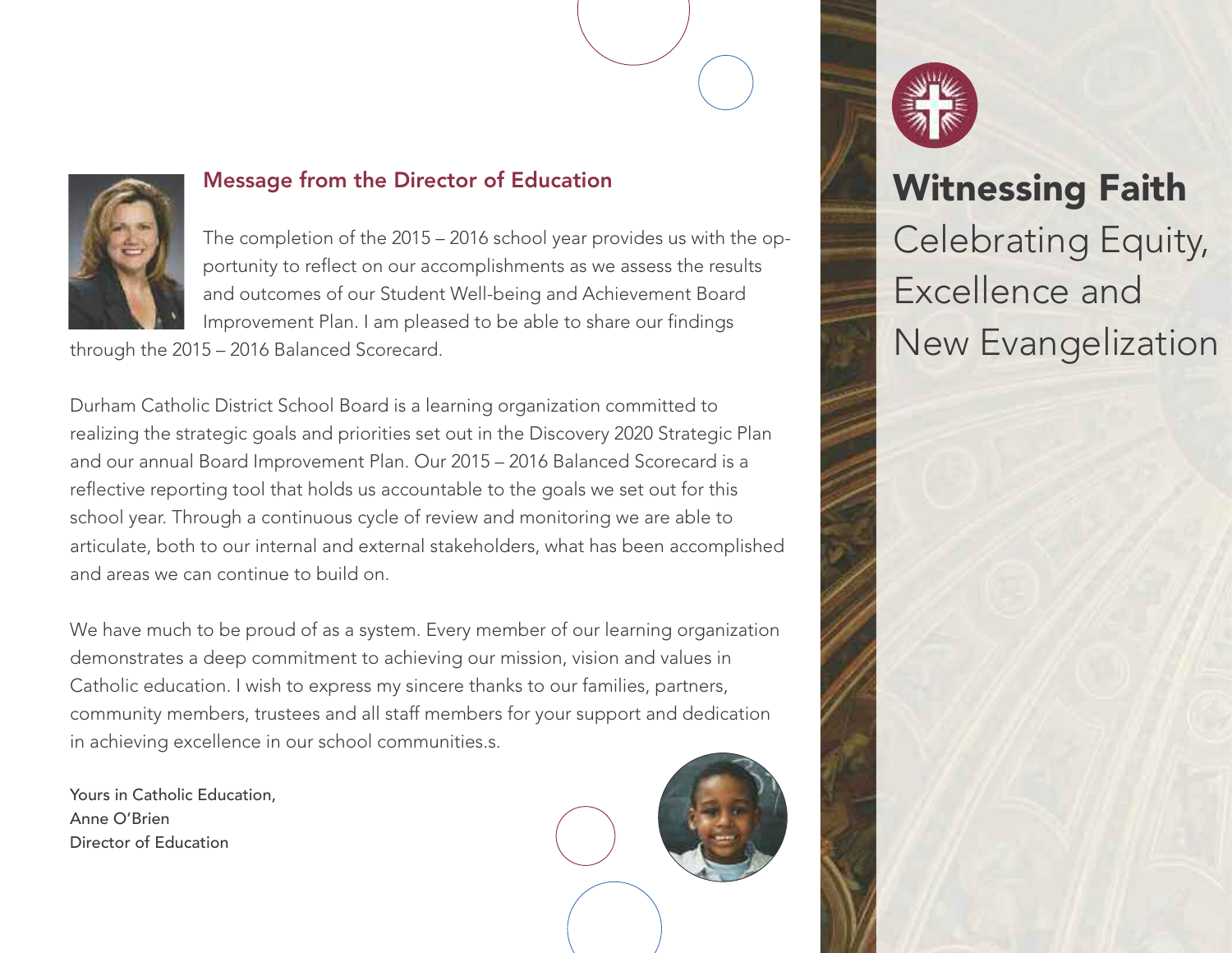#### Creating and Sustaining a Caring Catholic School Culture

#### Strategic Goal

To enrich the Catholic school culture of each school using an audit template.

#### Results and Outcomes Achieved

- ✓An audit template has been drafted.
- ✓Drafted template supported the triad of parish, home and school.
- ✓Catholic Conversation Teams have been formed and feedback related to faith formation, Catholicity and school/parish relationships has been gathered.

#### Building Relationships and Developing People

#### Strategic Goal

To create an adult faith formation and development plan for staff of the Durham Catholic District School Board.

#### Results and Outcomes Achieved

- ✓Created an adult faith and development plan for the Board's staff and community.
- ✓Adult faith evenings have taken place in the community.
- ✓Faith formation resources have been posted to the Intranet and Internet.
- ✓Faith ambassadors have collected and collated adult faith formation feedback.

#### Teaching and Learning in the Formation of a Distinct Catholic Identity

#### Strategic Goal

To foster a culture of teaching and learning which nurtures and reflects the Ontario Catholic School Graduate Expectations.

- ✓Student Summit took place.
- ✓Feedback from Student Summit was gathered and reviewed.
- ✓Witness Walk of Faith took place across all Durham Catholic schools.

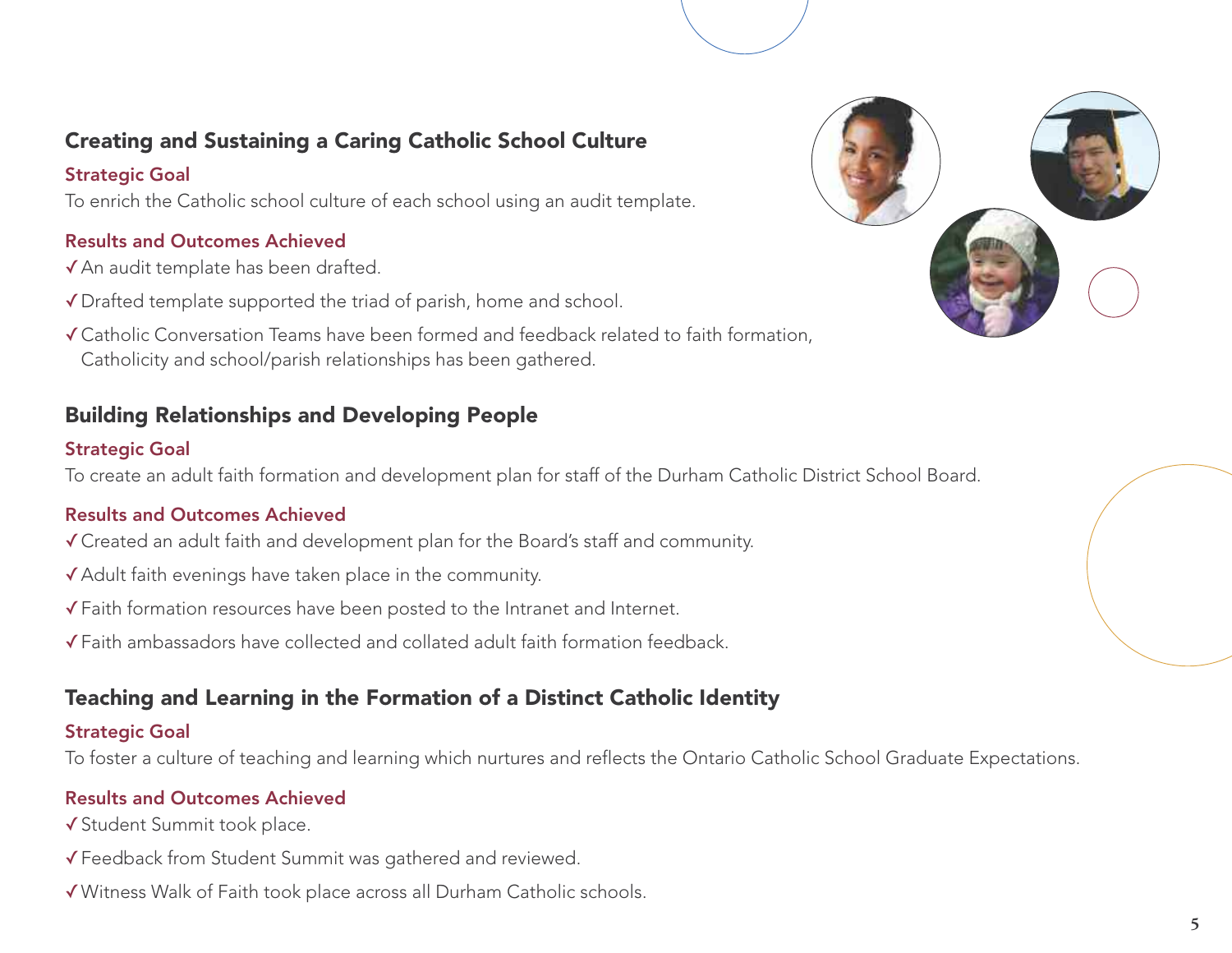

## Teaching and Learning Leading and Learning in the 21st Century Classroom

#### Instruction for the 21st Century

#### Strategic Goal

To improve student engagement and achievement through the mathematical processes in the context of a balanced numeracy program.

- ✓Implemented the Numeracy Action Plan for school leaders and educators.
- ✓Schools have identified areas for growth related to the plan and have developed professional learning strategies to address those needs.
- ✓Focused professional learning to increase alignment between current practice and the Numeracy Action Plan.
- ✓Adapted the Collaborative Inquiry for Learning: Mathematics model for professional development that is focused on an identified component of the Numeracy Action Plan.
- ✓Continued to focus specific intervention programming in numeracy at the school level, providing explicit training and supports at the system level.
- ✓Trained new school administrators on effective use of EQAO reports for School Improvement Plans.
- ✓Promoted educator participation in the Sharing of Excellence workshop series for numeracy.
- ✓Promoted the Board/Ministry developed resources in schools.

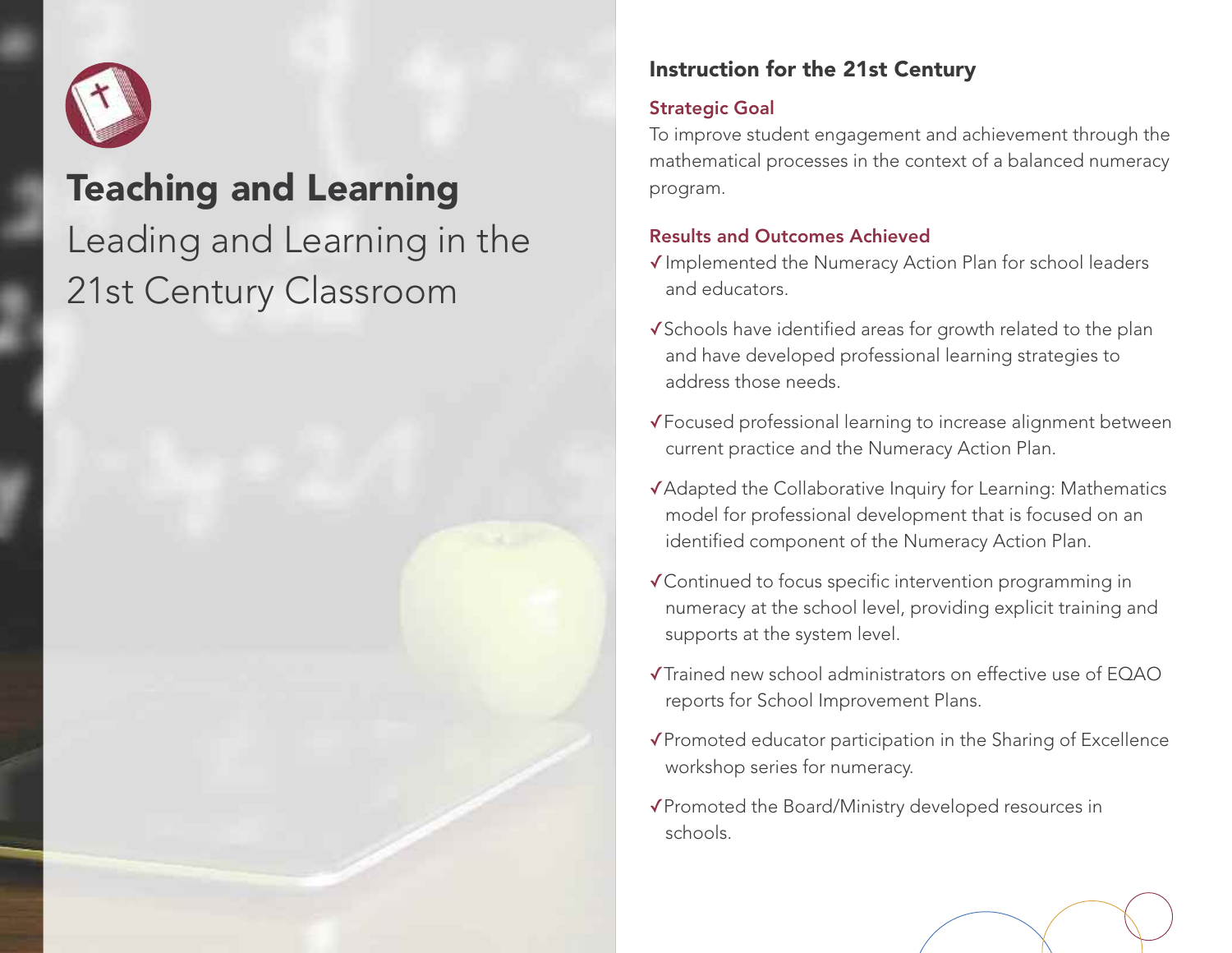#### Instruction for the 21st Century

#### Strategic Goal

To expand the use of the inquiry process in teaching and learning for educators and students.

#### Results and Outcomes Achieved

- ✓Promoted participation in the Sharing of Excellence professional learning opportunities for educators.
- ✓Deployed central staff to support inquiry-based learning across the system.
- ✓Explored collaborative inquiry as a method of learning for both students and adults through professional development of school leadership teams and staff.
- ✓Directed funding for professional learning initiatives to support inquiry models across all subjects and grades.
- ✓Engaged school administrators in a principal collaborative inquiry process.
- ✓Provided examples of effective collaborative inquiry processes in practice.
- ✓Shared the results of various collaborative inquires with school and board teams.
- ✓Improved student achievement and engagement.
- ✓Increased staff engagement in professional learning.

### Achieving Instructional Excellence

#### Strategic Goal

To collaboratively and effectively implement the Ontario Health and Physical Education Curriculum within the context of our Catholic world view, faith and traditions.

#### Results and Outcomes Achieved

✓Continuously safeguarding the Catholic context.

- ✓Built knowledge and common understanding of the Health and Physical Education Curriculum through provincial and Institute for Catholic Education (ICE) training sessions.
- ✓Provided information sessions for Trustees.
- ✓Provided training and professional learning for all school administrators and senior administration.
- ✓Supported participation of staff in writing projects with ICE.
- ✓Ensured a Catholic presence on a provincial leadership team for implementation of the curriculum.
- ✓Built parent understanding and support through distribution of information developed by ICE; parent-teacher information nights; and responses to inquiries.
- ✓Renewed focus on communication with parents regarding the Family Life curriculum as delivered through the Fully Alive program.
- ✓Provided training to key stakeholders, including curriculum chairs, mental health leads, educators, chaplains and administrators.

#### In Progress

• Providing lessons and supplementary resources created by ICE to address sensitive issues in a manner that is consistent with our Catholic faith.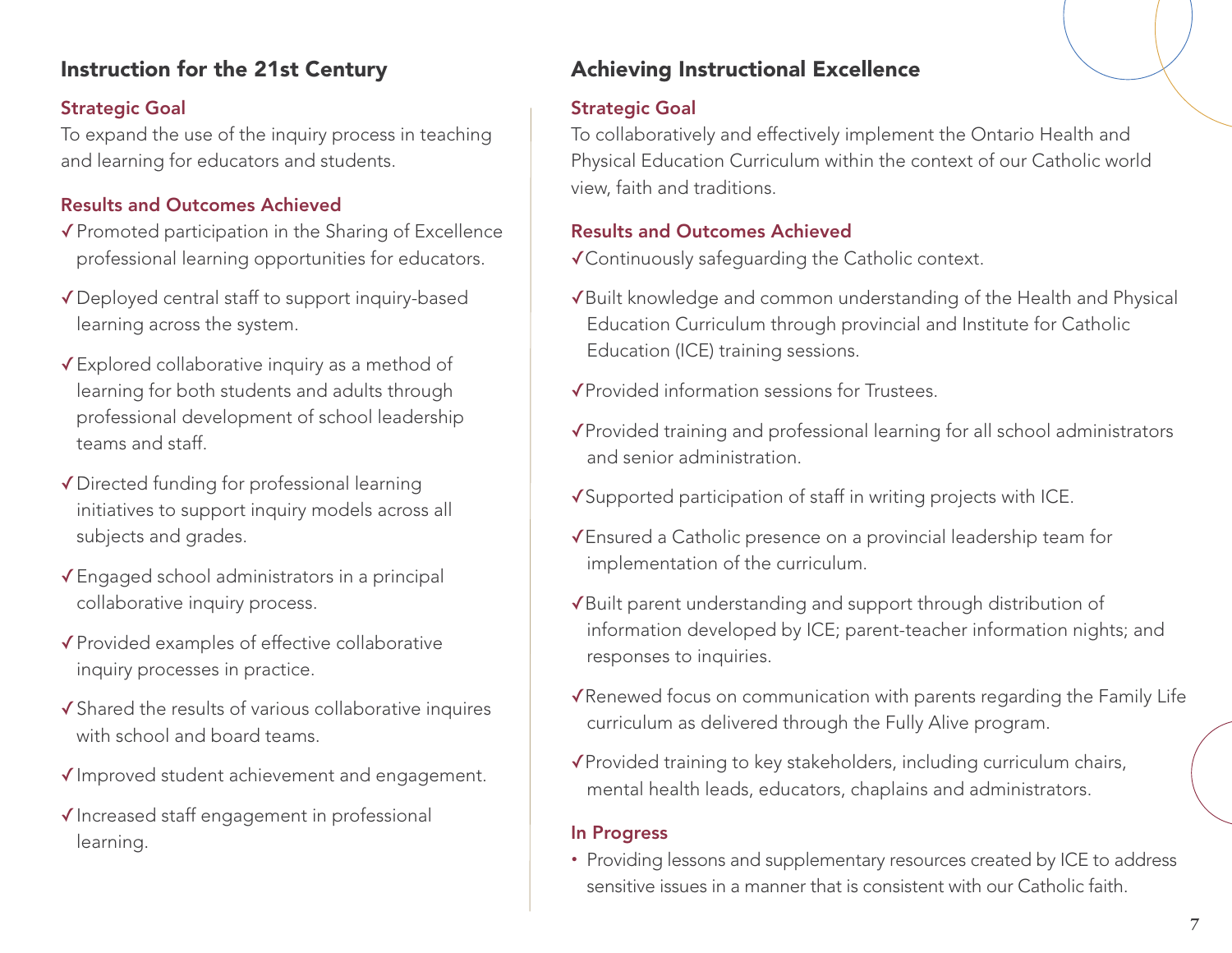

### Expanding Pathways

## Differentiating Opportunities for Every Student' s Future

#### Adopting a Pathways Planning Mindset

#### Strategic Goal

To develop the necessary knowledge and skills for staff that will support the implementation of the education and career/life planning program.

- ✓Developed and implemented a formal education and career/life planning program that makes learning relevant and personal for all students.
- ✓Created a survey for all schools to gather data on career/life planning.
- ✓Created a Pathways Advisory Committee at each school with timelines and milestones.
- ✓Implemented a platform to create an electronic version of the All About Me Portfolio.
- ✓Implemented a tracking system? for the Individual Pathways Plan for Grade 7 and 8 students.
- ✓Enhanced the pathways component in School Improvement Plans.

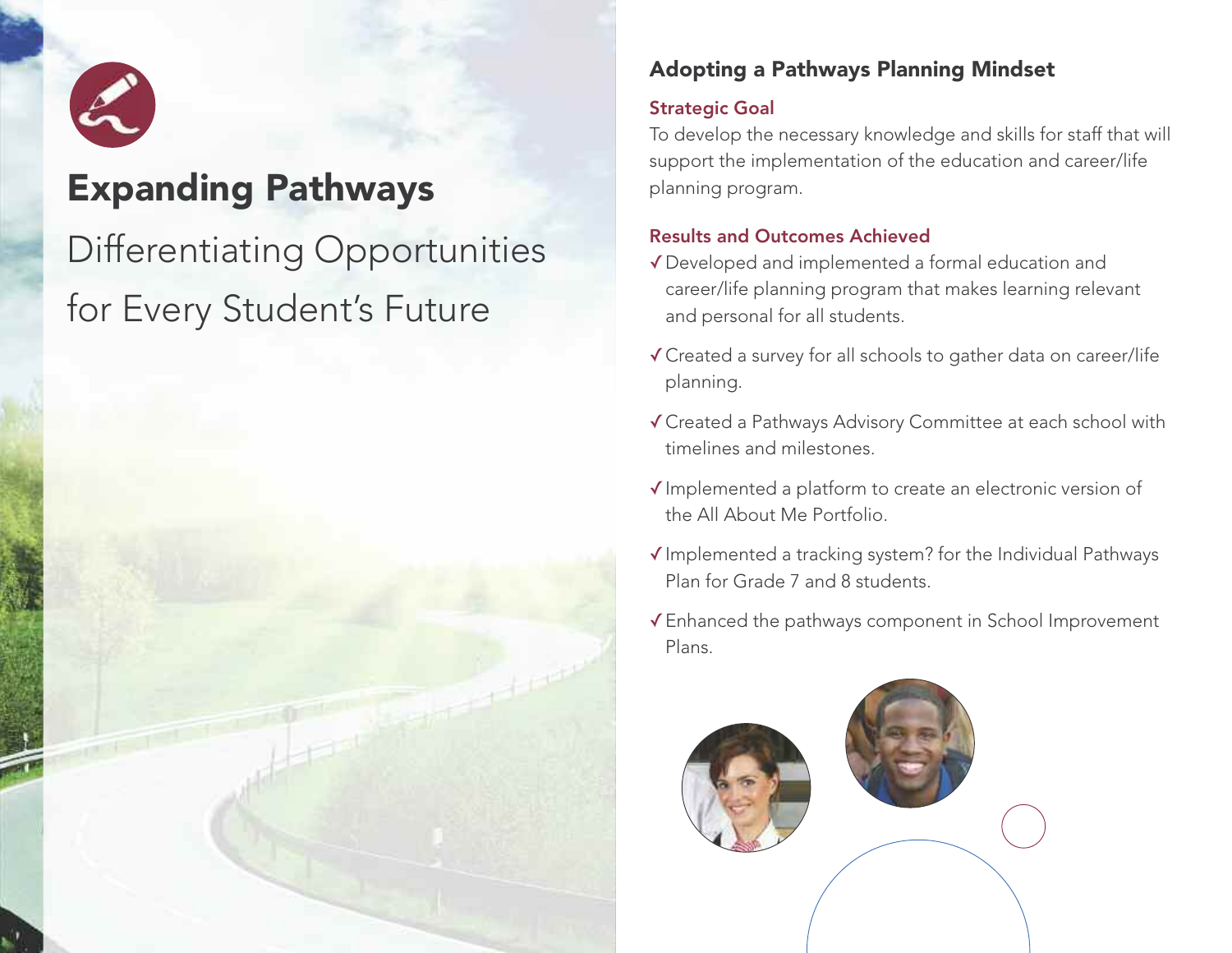#### Assisting Students with Transitions Planning

Strategic Goal To encourage well-being and student achievement.

#### Results and Outcomes Achieved

- ✓Supported school transition teams in the creation of students' Individual Pathways Plans (IPPs).
- ✓Implemented grade-to-grade transition planning.
- ✓Created collaborative inquiry opportunities that support cross panel collaboration for cross curricular projects, such as Robotics, Numeracy and UPMath.
- ✓Grade 7 and 8 students have reviewed their IPPs at least twice.

#### Promoting Student Engagement

#### Strategic Goal

To create a positive culture about Student Success.

#### Results and Outcomes Achieved

- ✓Provided information sessions on Student Success initiatives: Supervised Alternative Learning (SAL), Dual Credit programs, Specialist High Skills Major (SHSM) programs, Crown Ward Education Championship Team, Transitional Pathways, Cooperative Education and Ontario Youth Apprenticeship Program (OYAP).
- ✓Launched and promoted SHSM programs in identified secondary schools.
- ✓Identified areas for potential Dual Credit programs.
- ✓Promoted the Crown Ward Education Championship Team at all schools and provided support as needed.

#### In Progress

• Expanding Student Voice Forums to elementary schools.

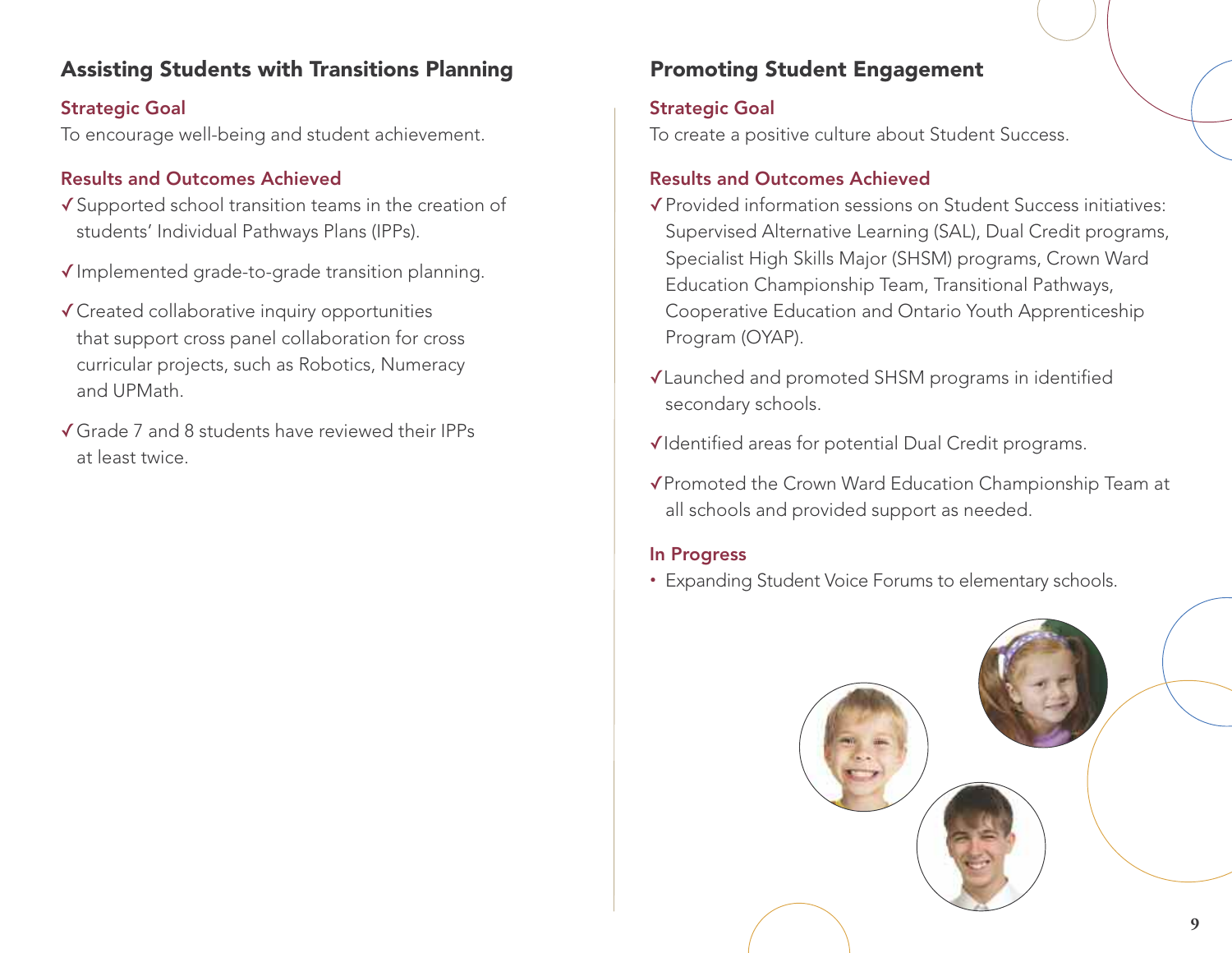

### Inspiring Leadership

## Promoting a Culture of Professional Growth

#### Capacity Building

#### Strategic Goal

To develop a Human Resources Management Program for school and Board administrators.

#### Results and Outcomes Achieved

- ✓Researched best practices for like programs at other school boards.
- ✓Collaborated with Principals and Vice-Principals Association locally and provincially to establish working groups.
- ✓Engaged in ongoing dialogue with the Catholic Principals and Vice-Principals Association and Middle Management employee groups regarding implementation plan.
- ✓Identified relevant modules for managing in a unionized environment that are consistent with the Ontario Leadership Framework.
- ✓Established a plan to launch the program.

#### In Progress

• Proposed program delivery is being reviewed.

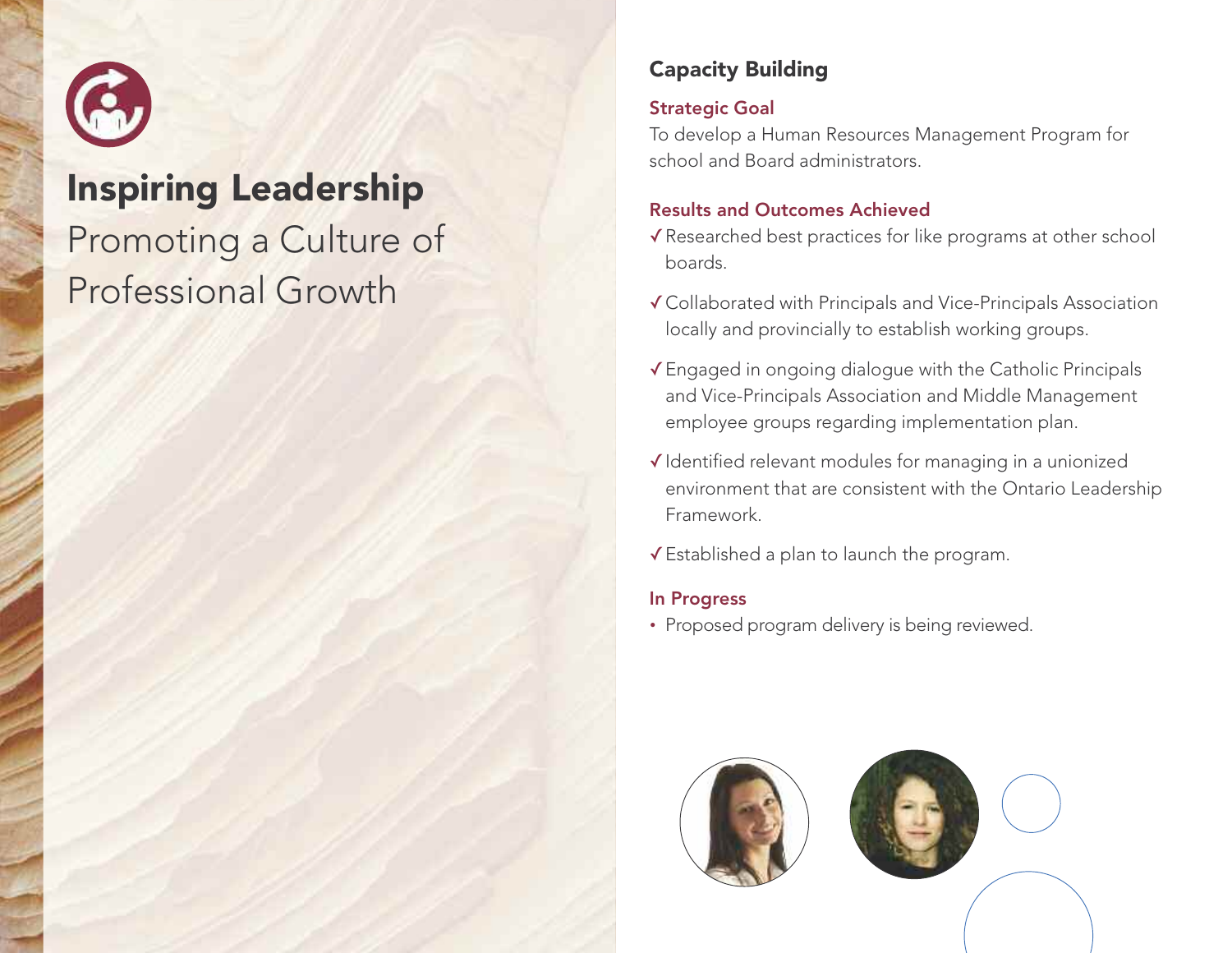#### Employee Performance Growth

#### Strategic Goal

To establish and implement a comprehensive Annual Growth Planning (AGP) process and performance management tool for para-professional staff in a collaborative approach to develop, implement and monitor goals.

#### Results and Outcomes Achieved

- ✓ Drafted the Annual Growth Plan and Performance Management Tool to reflect the Board's and Student Services Department's strategic priorities.
- ✓ Reviewed drafts with stakeholders to gain consensus.

#### In Progress

- Ongoing consultation with stakeholders regarding the process.
- Piloting the relevant tools and processes with selected employee groups.
- Official launch of the performance management program.



#### Board Leadership Strategy

#### Strategic Goal

To establish a professional development learning series and growth opportunities for school and Catholic Education Centre (CEC) secretarial/clerical staff which foster job-embedded learning and succession planning.

#### Results and Outcomes Achieved

- ✓A joint committee was formed to facilitate the job evaluation process.
- ✓Position descriptions for all bargaining unit employees have been revised as required and vetted with the management representatives of the joint committee.
- ✓Meetings were scheduled with the Union to review the revised position descriptions.
- ✓School-based secretaries were invited to participate in workshops for the April 15, 2016 Professional Activity Day.

#### In Progress

- Researching like professional development programs at other school boards.
- Development of a central electronic repository for the revised position descriptions which will be shared with relevant stakeholders.
- Designing a survey that provides a gap analysis and identifies professional development needs for school-based secretarial staff.
- A professional development session for school-based secretarial staff is planned by corporate departments.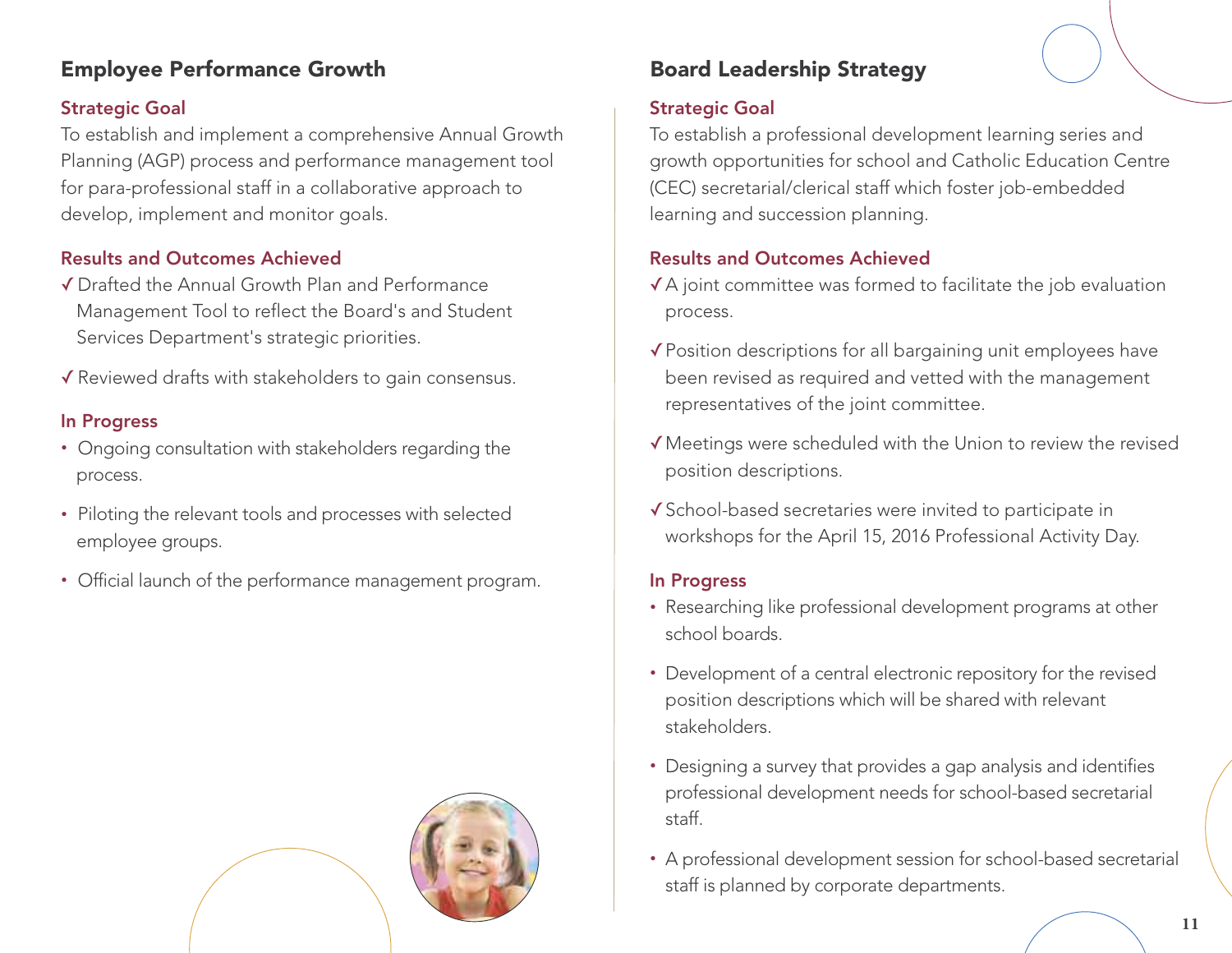

### Celebrating Inclusion

## Personalization, Precision and Professional Development

#### Universal Design for Learning

#### Strategic Goal

To support the improvement of access to Board facilities, policies, programs, practices and services for all.

#### Results and Outcomes Achieved

- ✓ Self-Regulation and Resiliency Programs have been delivered in various schools as required: Root of Empathy, Mindfulness, Learn to Breathe, Zones of Regulation.
- ✓ Developed tools and programs for administrators and educators to ensure standard implementation of Safe and Caring Schools procedures.
- ✓ Safe and Caring Schools flipchart and the updated Critical Incident Response Handbook is available in schools for school administrators.
- ✓ Promoted general wellness at professional learning sessions.
- ✓ Supported schools in using the results of their School Climate Surveys in School Improvement Planning.
- ✓ School Improvement Plans include the integration of the Mental Health Action Plan and Bullying Prevention Plan under the Catholic Community Culture and Caring goals.

#### In Progress

• Increasing the number of schools to receive Self-Regulation and Resiliency Programs.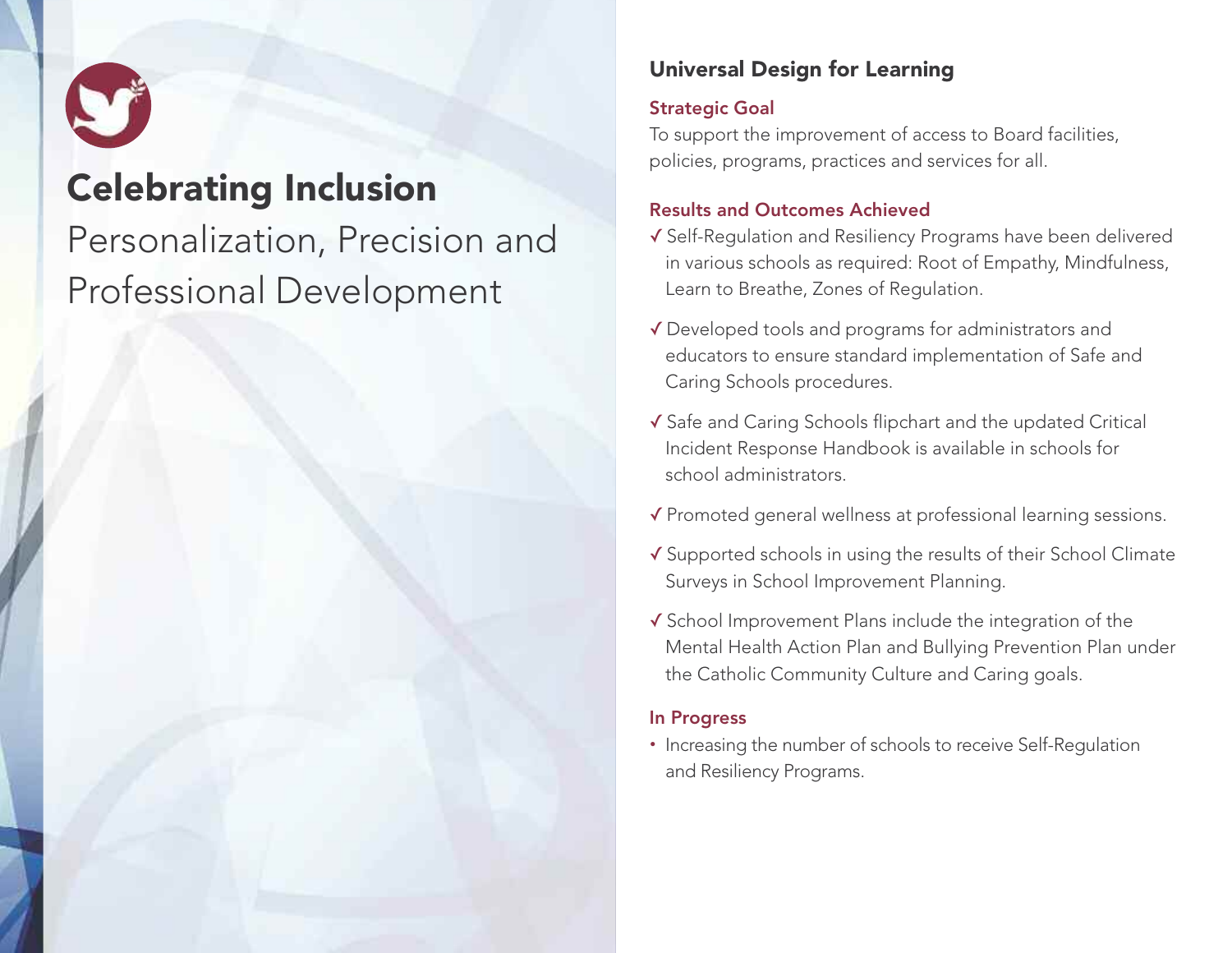#### Differentiated Practice

#### Strategic Goal

To support educators in implementing effective strategies that meet the diverse learning needs of all students.

#### Results and Outcomes Achieved

- ✓ Learning sessions are delivered to educators for students for alternative curriculum, such as Life Skills.
- ✓ Enhanced leadership skills of Program Support Teachers (PSTs) and administrators in preventing and resolving conflicts regarding programs and services for students with special education needs.

#### In Progress

• Exploring community partnerships for the development of a plan to expand programming for students on alternative curriculum.

#### Precise and Personalized Intervention

#### Strategic Goal

To foster continued improvement of Individual Education Plans (IEPs).

- ✓ Learning sessions on numeracy are delivered at PST meetings.
- ✓ Precise and personalized Mathematics goals for students with IEPs are implemented.
- ✓ Tools have been developed and provided to PSTs to enhance creation of effective IEP goals.
- ✓ IEP audits have been completed and results have been shared with stakeholders.
- ✓ Ongoing alignment of IEP numeracy goals and report card comments.



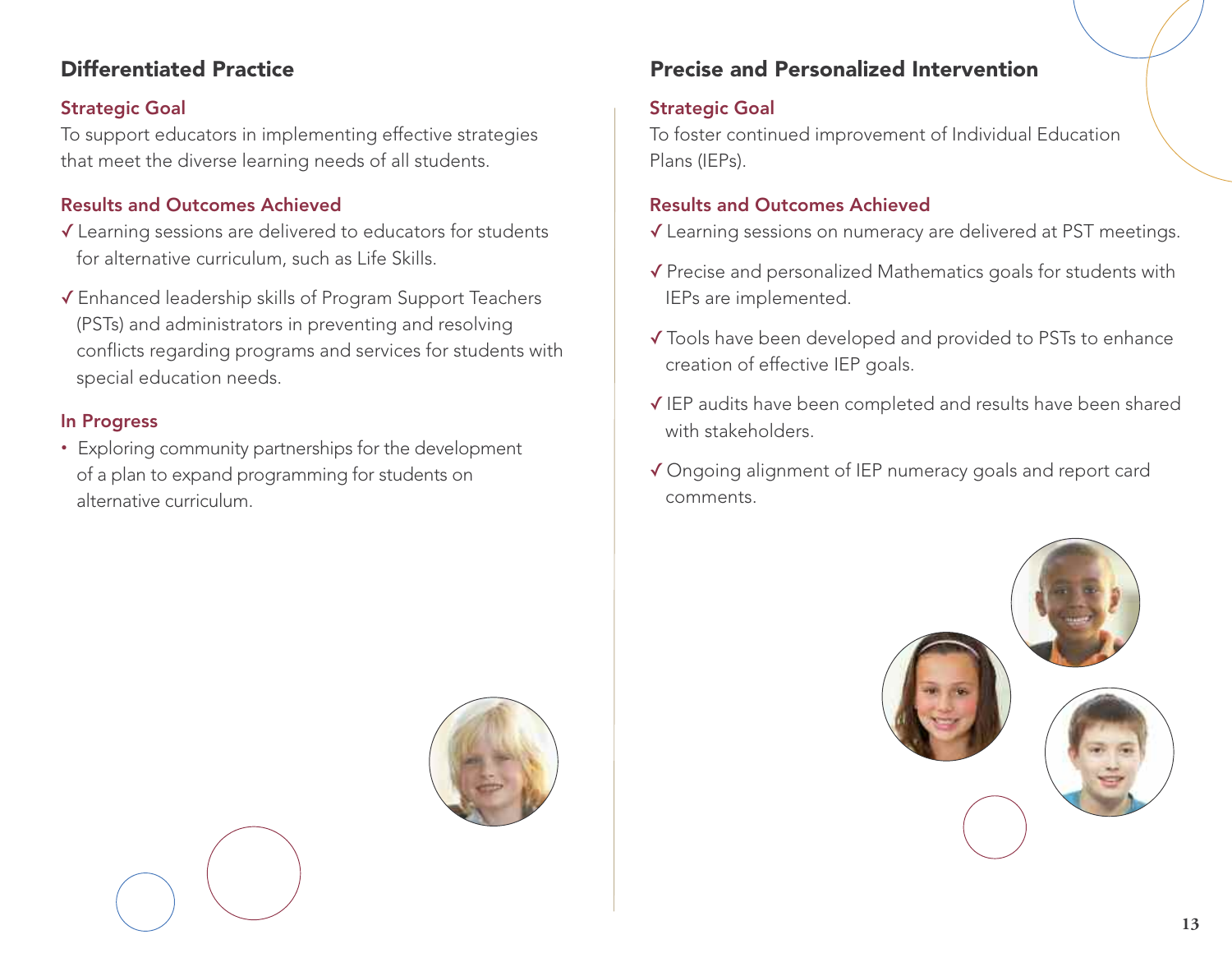

# Serving in Partnership Building Connections to Enhance Catholic Education

#### Outreach and Programs

#### Strategic Goal

To enhance Community Use of Schools outreach programs and strategies that maximize the use of Board facilities.

- ✓ Revised the Community Use of Schools policy and administrative procedure to meet the needs of community partners.
- ✓ Researched and implemented best practices in Community Use of Schools.
- ✓ Completed a matrix that is reviewed monthly.
- ✓ 95% of Durham Catholic schools are booked for community use.
- ✓ Completed facility enhancements to meet the needs of community partners, subject to Ministry and budget approvals.
- ✓ Scheduled a public meeting for community engagement for June 2016.

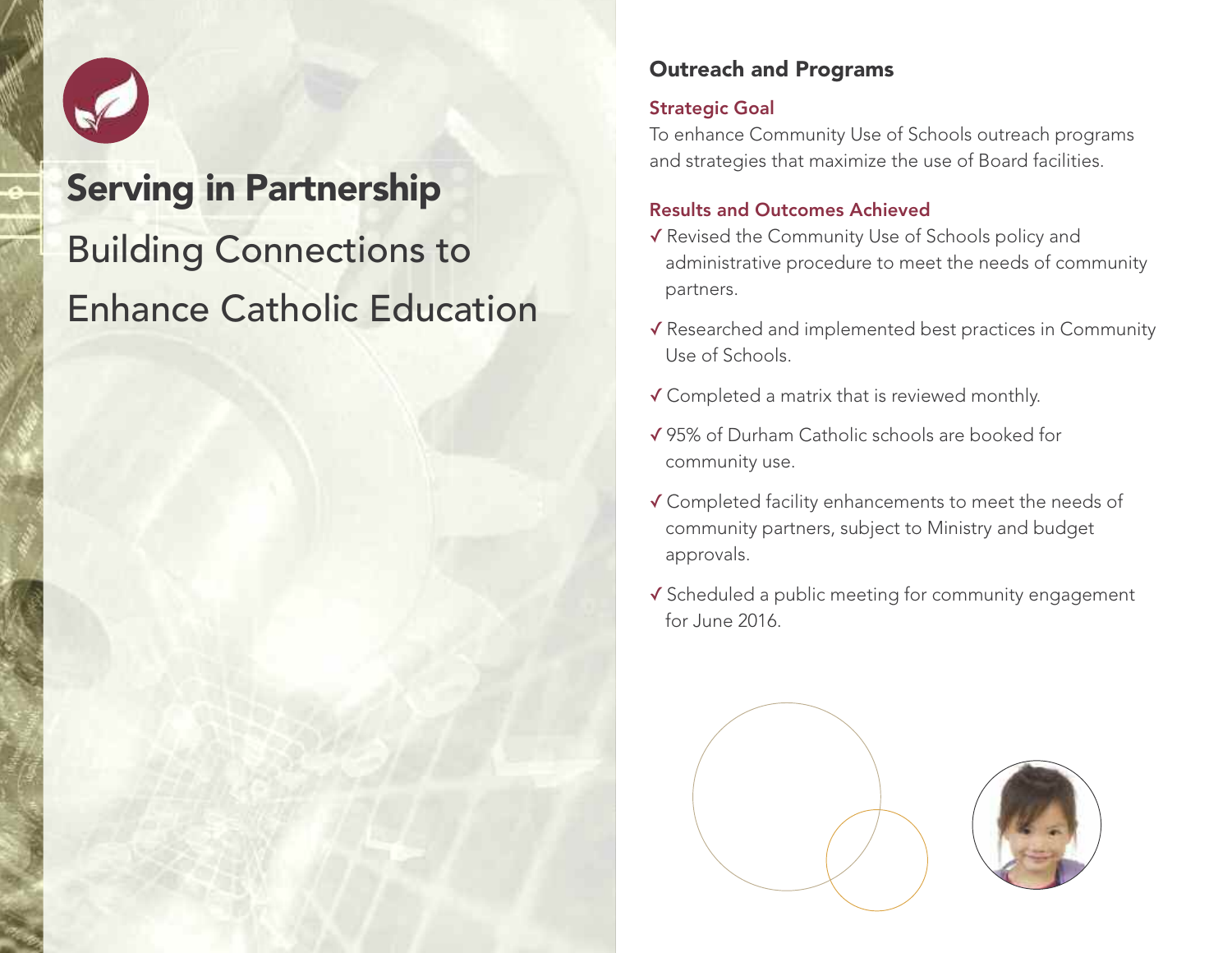#### Classroom, School and Board

#### Strategic Goal

To strengthen our partnerships among colleges, universities, employers and community agencies.

#### Results and Outcomes Achieved

- ✓ Established a community-based steering committee with college, university and community partners.
- ✓ Expanded educational-based research projects by sharing current research and by extending partnerships with external agencies.
- ✓ Created partnerships and affiliations with post-secondary institutions.

#### Classroom, School and Board

#### Strategic Goal

To identify all existing and potential partnerships that support the Board and student achievement.

- ✓ Created and distributed a Partnership Survey to all staff members involved in partnerships.
- ✓ Created a database of existing partnerships and identified potential partnerships.
- ✓ Established an internal partnership committee with staff members who are currently involved in numerous partnerships.
- ✓ Enhanced opportunities for partnerships in accordance with the Board's Community Planning and Partnerships Policy and Administrative Procedure.

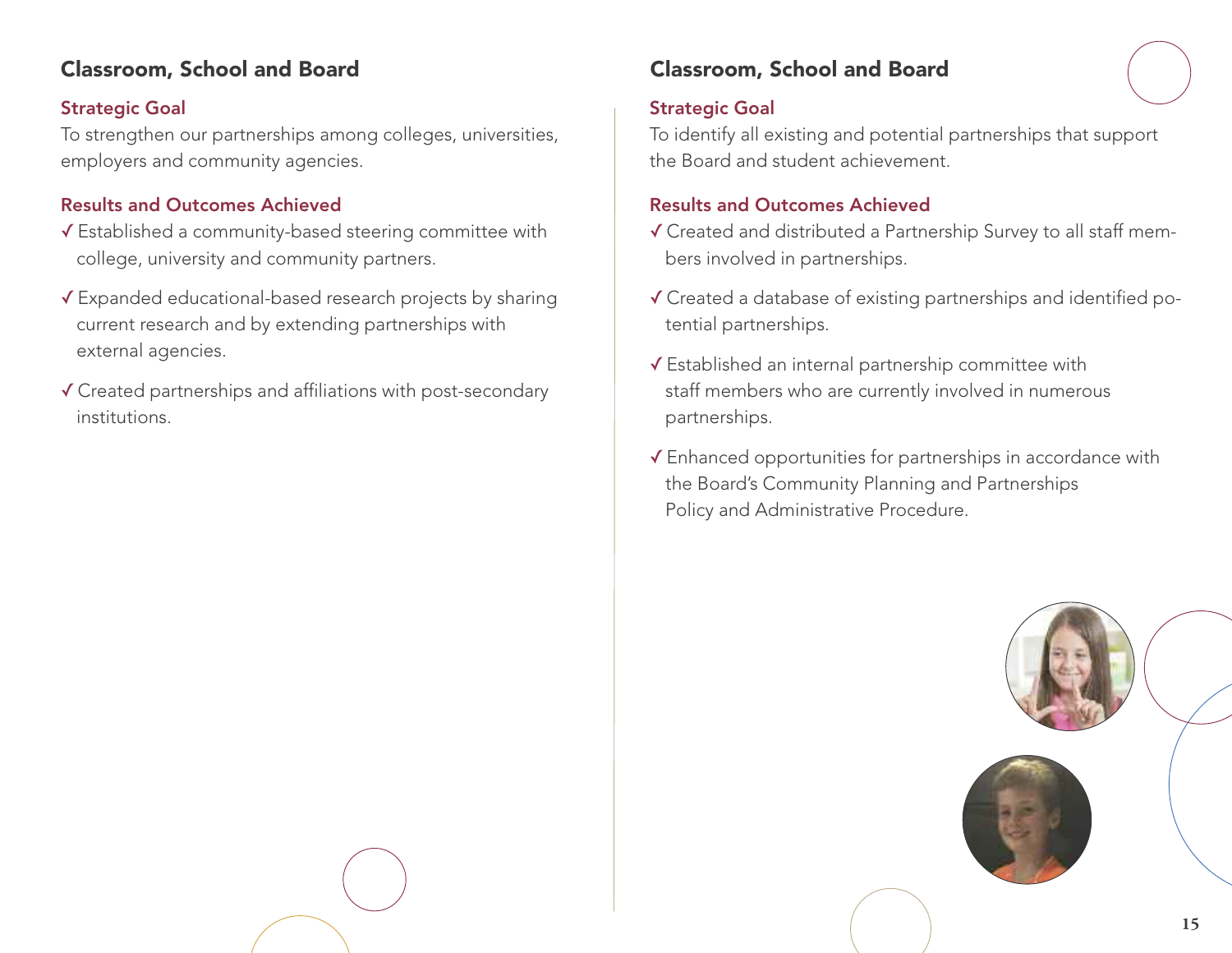

### Emerging Technology

## Empowering Today for a Changing Tomorrow



#### Strategic Goal

To plan and implement technology upgrades that support student achievement.

- ✓ Increased Wi-Fi density in all elementary and secondary schools, including portables.
- ✓Increased Internet bandwidth and failover/load-balancing Internet is achieved.
- ✓Principals and vice-principals are able to make informed decisions using the data warehouse which is fully integrated with our Student Information System, PowerSchool.
- ✓Prioritized and implemented recommendations for technology solutions.

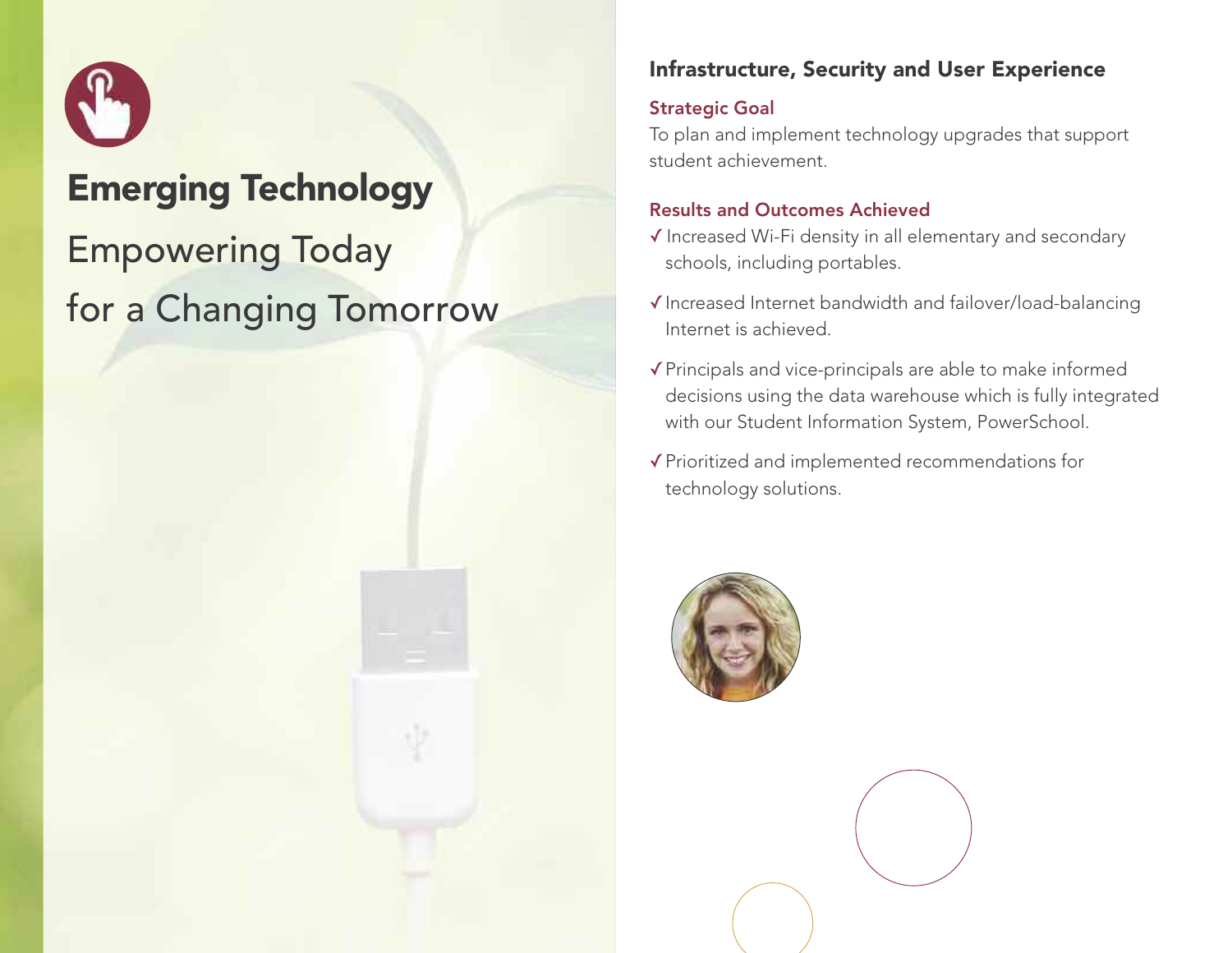#### Infrastructure, Security and User Experience

#### Strategic Goal

To continue implementation of emerging technology, enabling 21st century education.

#### Results and Outcomes Achieved

- ✓ Increased student equity regarding access to technology.
- ✓Mobile technology such as Windows PCs, iMacs, iPads and Chromebooks are being used effectively in the Learning Commons.

#### In Progress

• Continue researching new emerging technology to enable 21st century education.



#### Information Management

#### Strategic Goal

To implement integrated systems to improve productivity and efficiency.

#### Results and Outcomes Achieved

- ✓ Shared services with other school boards have reduced operating costs.
- ✓ Identified gaps in current processes.
- ✓ Implemented new applications and processes to improve productivity and efficiency.
- ✓ Enhanced the Online Student Application System (OSAS) and implemented a new web-based Custodial Online Operations Logbook (COOL).

#### In Progress

• Continue implementing systems integration and new applications to streamline processes.

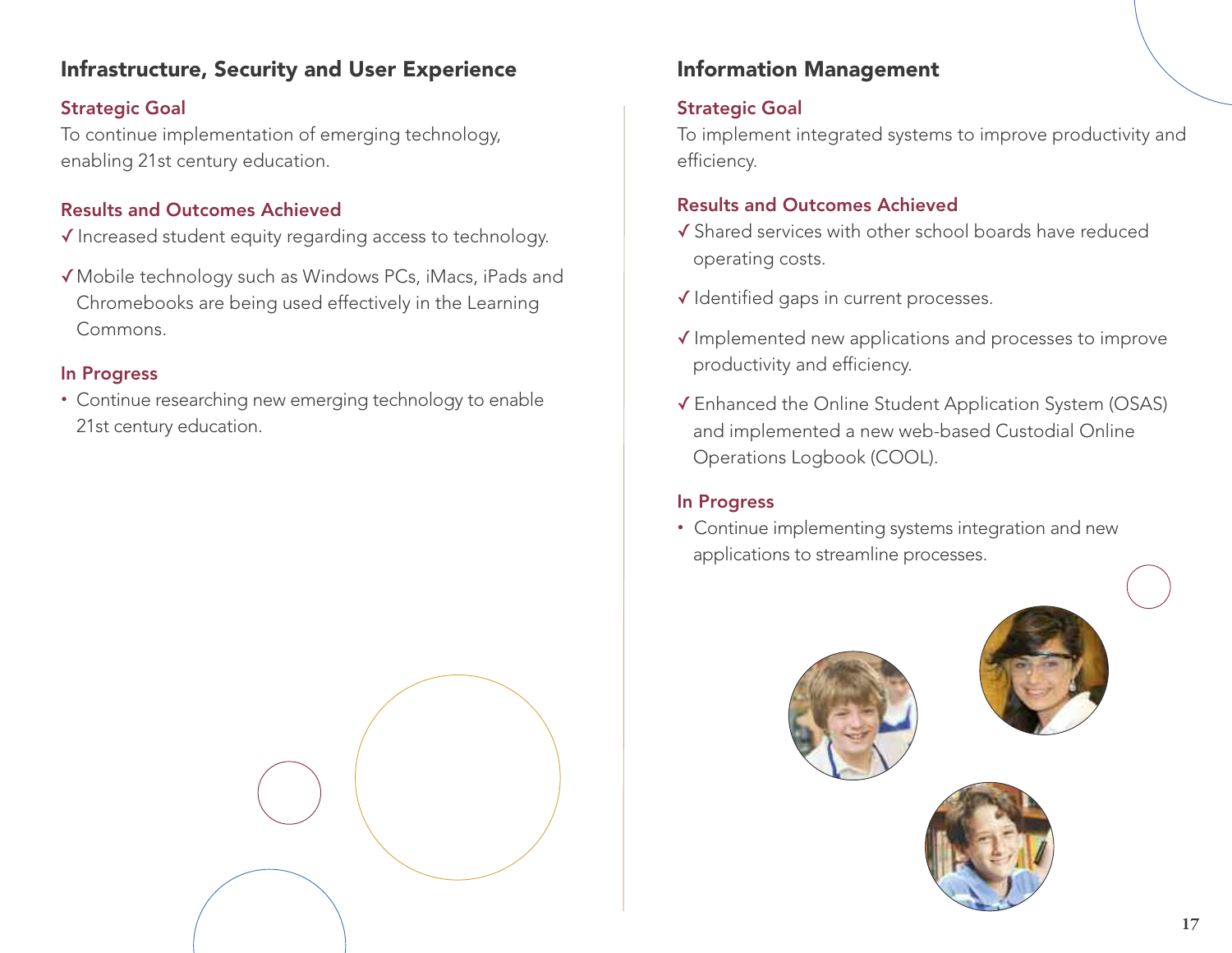

## Advancing Communications Strengthening Relationships to Enhance Student Achievement

#### Collaborative Communication

#### Strategic Goal

To develop a communications plan in alignment with the Board's strategic plan.

#### Results and Outcomes Achieved

- ✓ Identified communications priorities through the 21Clicks communications survey.
- ✓ Developed a plan which identifies timelines and milestones for enhanced digital communications.

#### In Progress

- Establishing communications consultation tools for individual schools to determine the varying needs of different communities.
- Evaluating the effectiveness of Board communications with stakeholders.

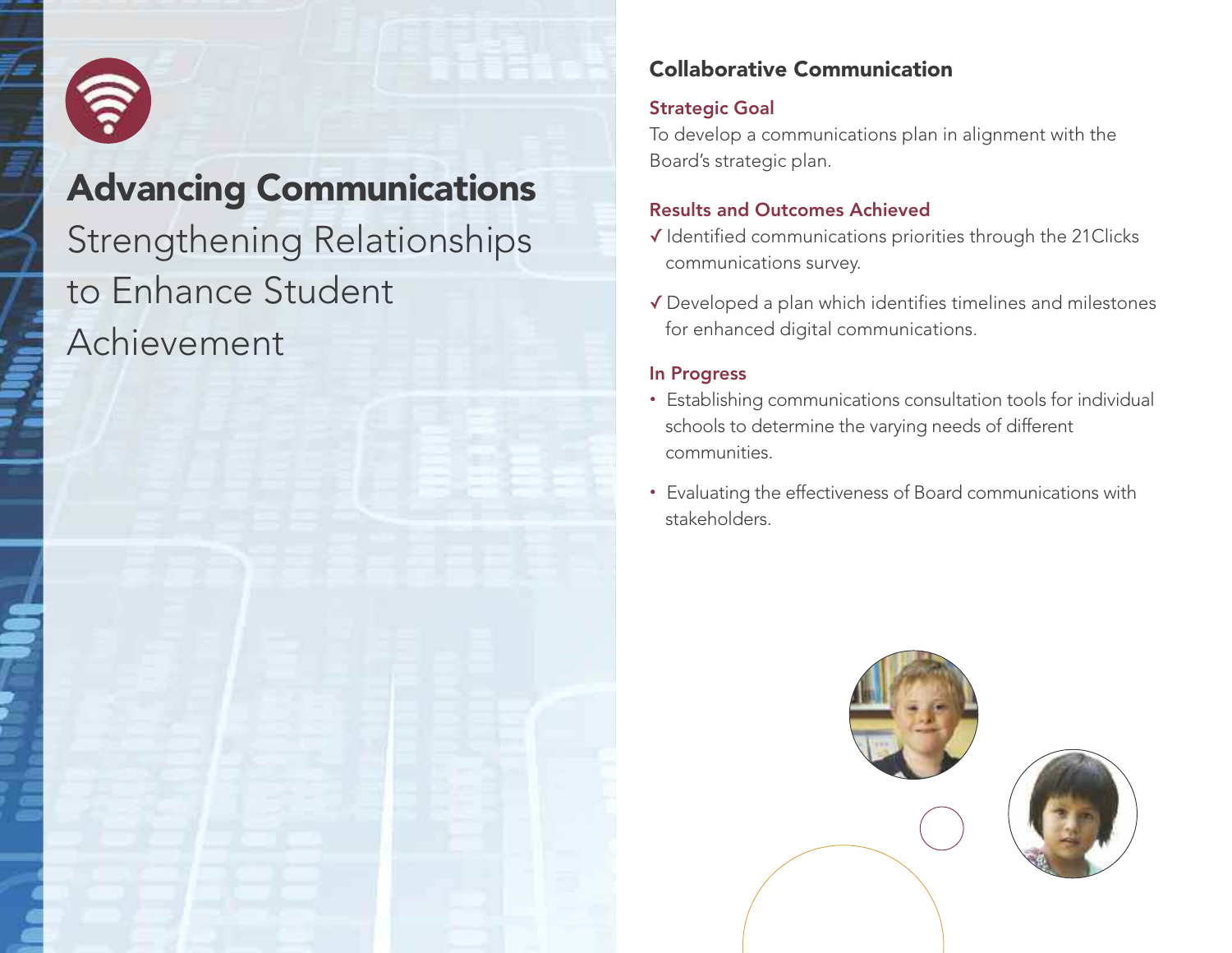#### Community Engagement

#### Strategic Goal

To explore the use of technology for enhancing Board communications.

#### Results and Outcomes Achieved

- ✓ Adopted a content management system to improve ease of use for updating web content.
- ✓ Promoted accessibility compliance and consistency throughout Board communications.
- ✓ Enhanced and grew the Board's online community where information can be shared easily.
- ✓ Launched a public website for users that includes information about programs, services, events, public meetings and more.
- ✓Web and social media analytics show that online engagement with stakeholders has increased.
- ✓ Developed a mobile app in partnership with the Information and Communications Technology Department which includes push notification capability to extend the reach of communications from the Board, schools and affiliates.

#### In Progress

• Updating all school websites by September 2016 to reflect the image presented on the Board website at dcdsb.ca.

#### Branding and Visual Identity

#### Strategic Goal

To enhance the use of existing communication tools.

#### Results and Outcomes Achieved

- ✓ Shared good news on the Board's Celebrating Excellence blog via school submissions.
- ✓ Developed templates for school websites.
- ✓ Developed style guidelines for the Board.

#### In Progress

• Style guidelines to be implemented for use by school website administrators and content creators.

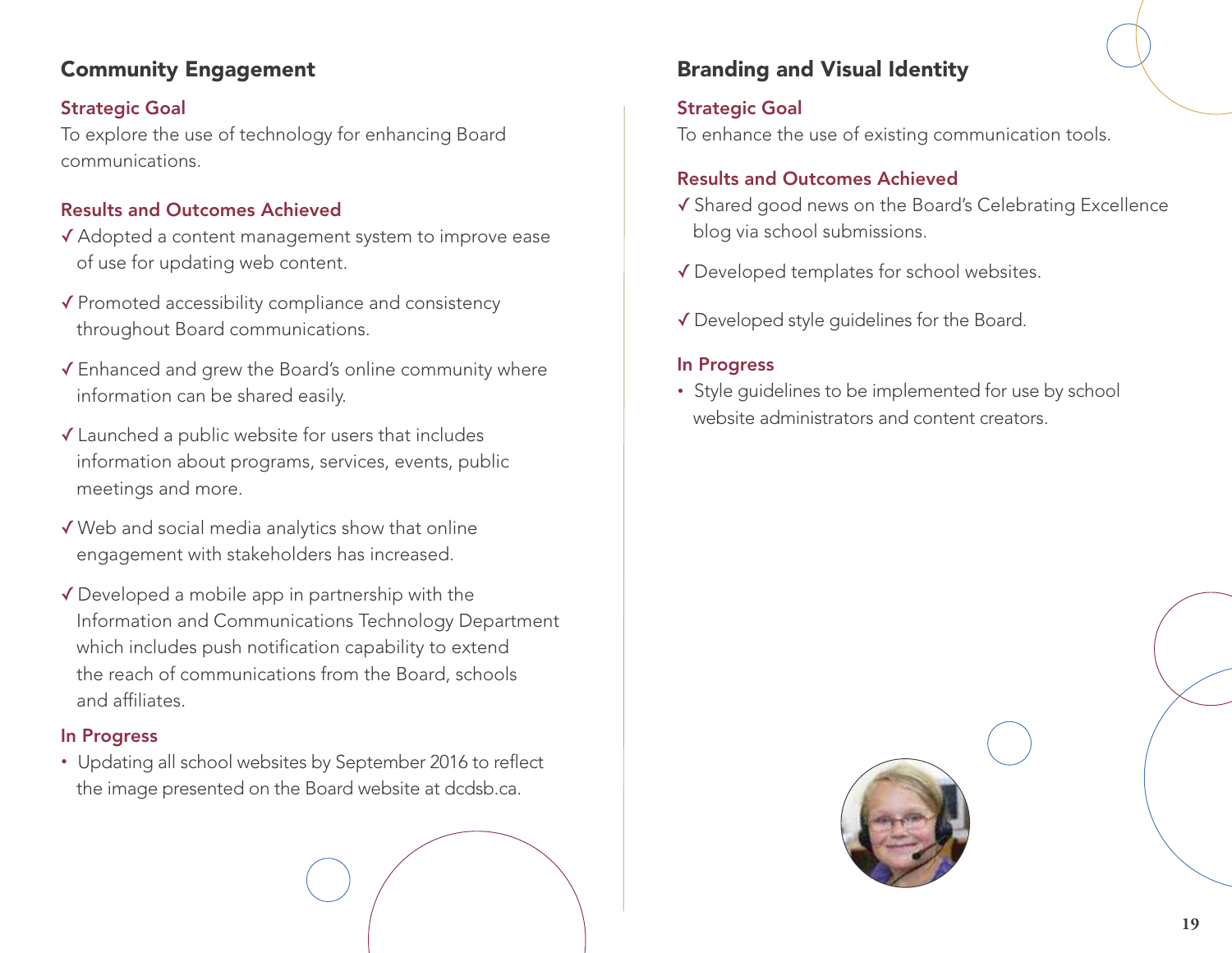

### Managing Resources

Establishing Sustainable Priorities and Raising Stakeholder Confidence

#### Resource Management

#### Strategic Goal

To ensure efficient and equitable allocation of school finances and resources.

- ✓ Assessed each school community (school budget allocation and school generated funds activity) to inform discussions and identify opportunities.
- ✓ Funds allocated to each school by the Durham Catholic Children's Foundation have been integrated into financial planning and supports at the school level.
- ✓ Initiated discussions with school administrators to affirm common operating requirements and to identify other relevant factors for consideration in the allocation of central funds to support school level activities.
- ✓ A school-by-school technology inventory has been completed to assist in the formation of system standards and to identify areas requiring additional resources and supports.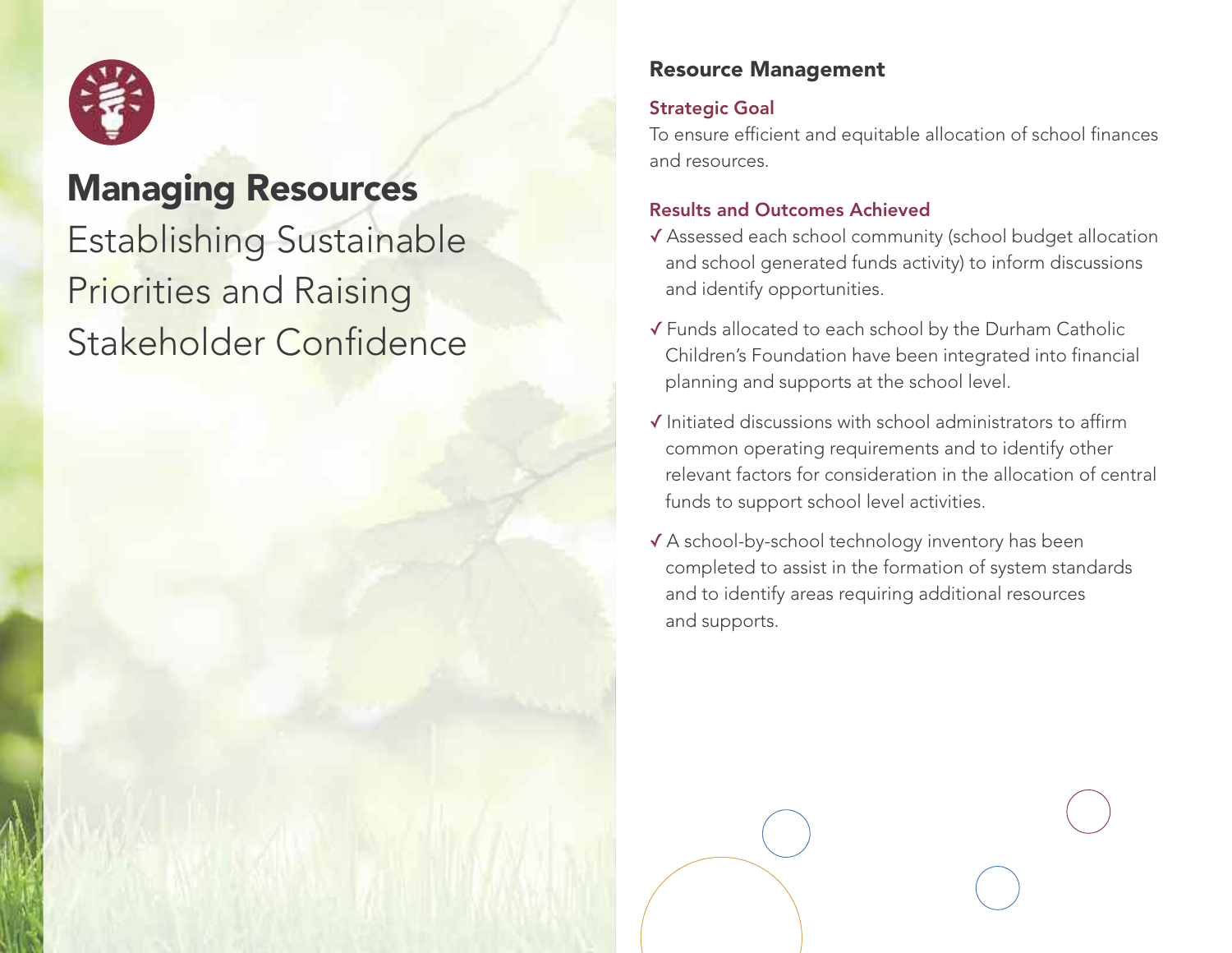#### Financial Stability

#### Strategic Goal

To efficiently utilize Board facilities to accommodate programs and services.

#### Results and Outcomes Achieved

- ✓ Initiated studies to review secondary programming opportunities and to consider optimal start times for Catholic secondary schools.
- ✓ School space has been allocated on an equitable basis within both the elementary and secondary panels based on system standards.
- ✓ Adopted a five-year Long-Term Accommodation Plan in order to address demographic pressures and existing surplus space.
- ✓ Commissioned a modified Accommodation Review for the two Catholic elementary schools in the Township of Scugog.
- ✓ Identified a new location to accommodate Oshawa Continuing Education programs and services.

### System Accountability

#### Strategic Goal

To enhance system capacity with respect to financial literacy.

- ✓ Provided comprehensive financial information to the Audit Committee, Finance Committee and Board of Trustees with respect to the Board's overall financial position, opportunities and challenges.
- ✓ Financial literacy and planning sessions have taken place at various intervals at Administrative Council meetings and Director's meetings with principals.
- ✓ Audited each school for compliance to policy and procedure and to identify potential training and support requirements.
- ✓ Implemented a new Board-level financial system and provided training for all direct users on operational and reporting functions.
- ✓ Hosted information sessions with respect to the Board's Annual Budget, Long-Term Accommodation Plan and Secondary Programming study.



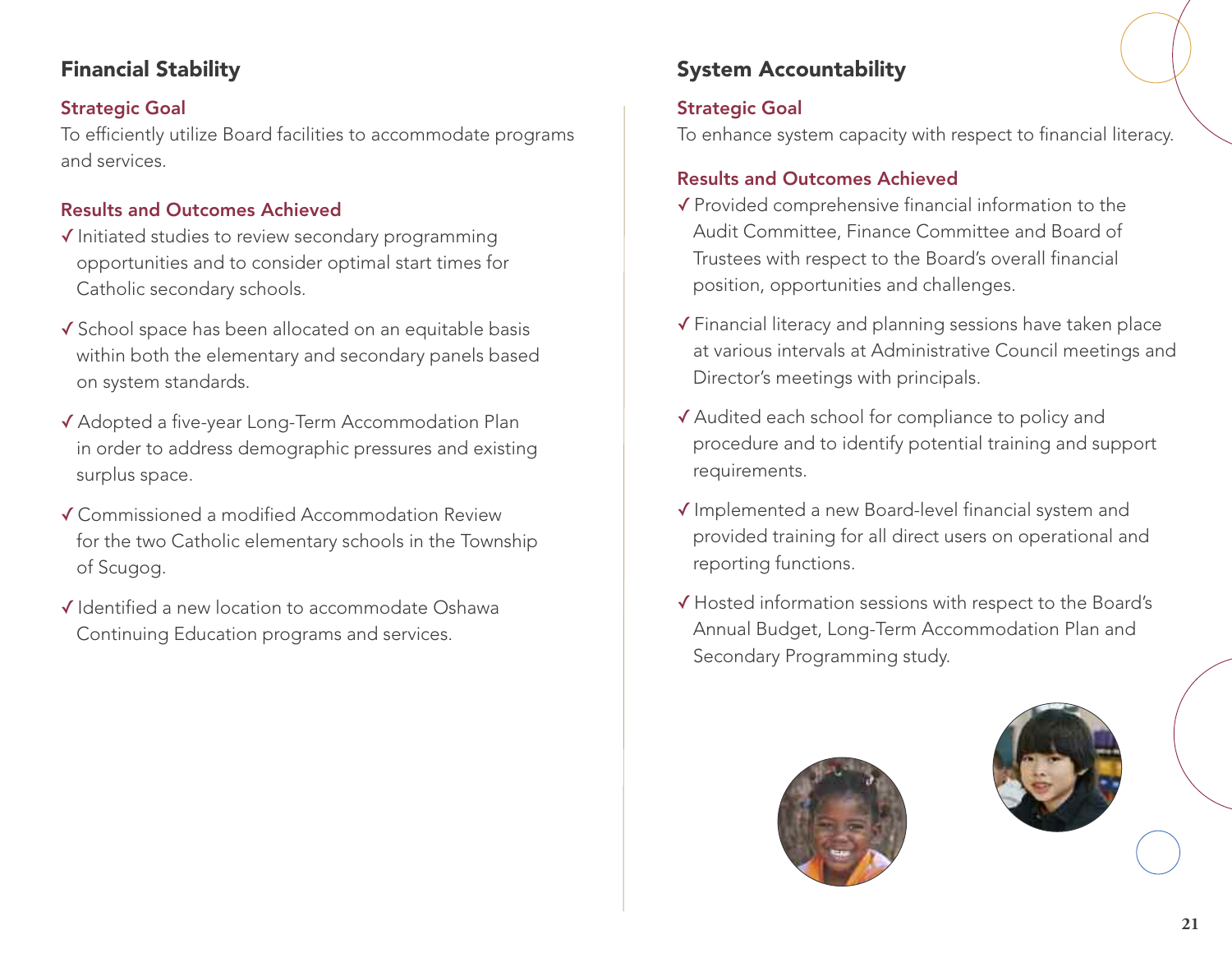

### Continuing Education

## Serving the Needs and Interests of All Learners

#### Career Training and Personal Development

#### Strategic Goal

To maintain and develop programs which reflect the interests and needs of the community.

#### Results and Outcomes Achieved

- ✓ Conducted research for similar programs at other school boards to identify best practices for future course options.
- ✓ Expanded and established programs in current and new sites.
- ✓New and updated programs reflect the current needs of the community.

#### In Progress

• Development of a pilot program for continuous intake classes for e-Learning courses.



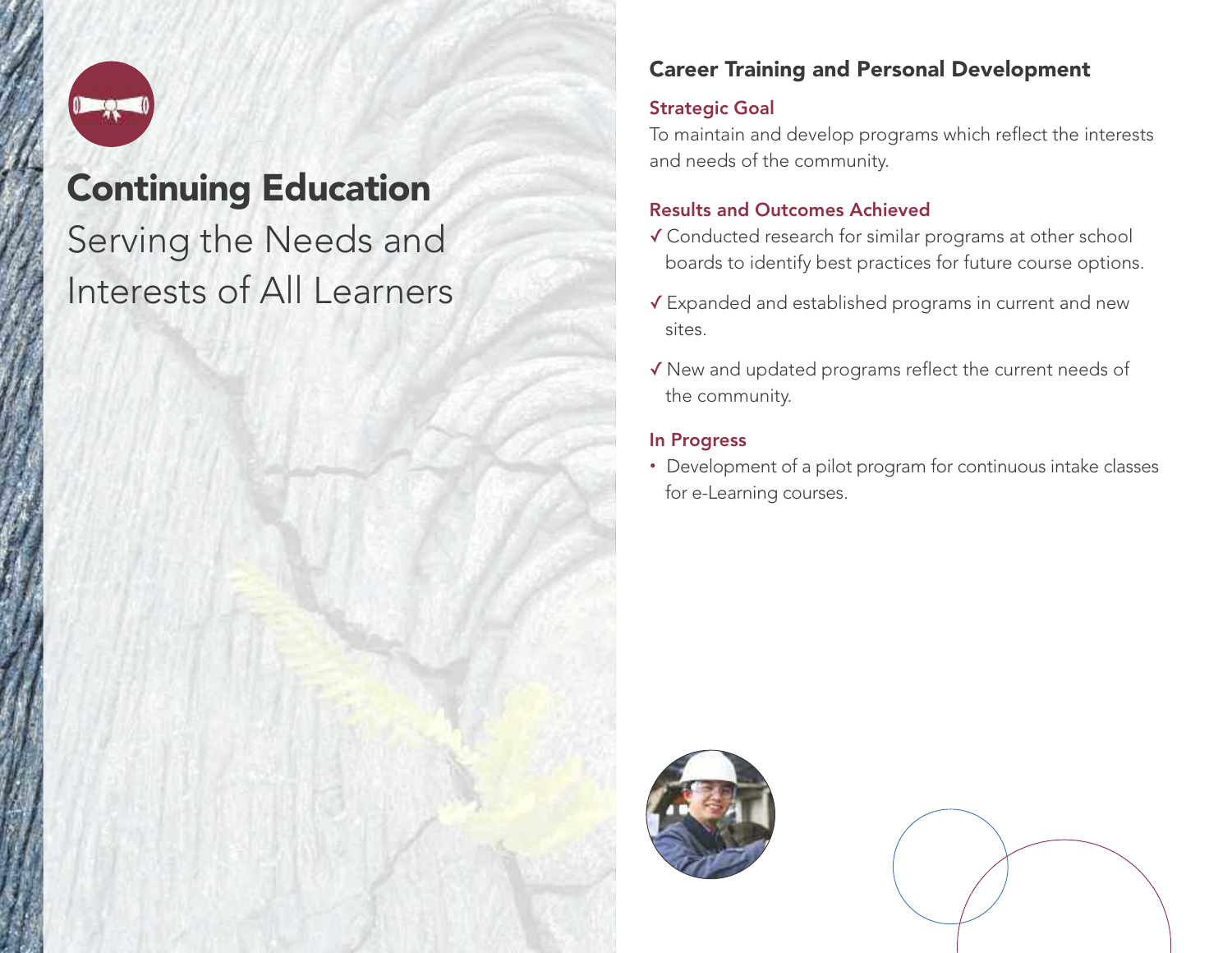#### Expanding and Extending Programs **Promoting Student Engagement**

#### Strategic Goal

To implement the International Education plan and recruit international learners.

#### Results and Outcomes Achieved

- ✓ Participated in international student recruitment fairs.
- ✓ Expanded the network of agents to recruit international students.
- ✓ Created recruitment materials, such as pamphlets, folders and a video to showcase the Board for international students.
- ✓ Durham Catholic students have been presented with opportunities to participate in international exchange programs.

#### In Progress

• Collaboration with the Facilities Services Department and secondary school principals to create a community hub for international students in designated schools.



#### Strategic Goal

To provide transitional pathways which reflect the needs of international learners.

#### Results and Outcomes Achieved

- ✓ Established an International Student Committee to develop strategies that support transitions and student success for international learners.
- ✓ Determined best practices for transitioning and welcoming students.
- ✓ Developed of a presentation for post-secondary pathways opportunities.
- ✓ International students participated in orientation and welcome sessions.
- ✓ Increased enrollment of international students.
- ✓ Feedback from students, teachers, English as a Second Language consultant/teachers, and school administrators was collected and reviewed.

#### In Progress

• Development of the Welcoming and Hosting International Students information booklet.